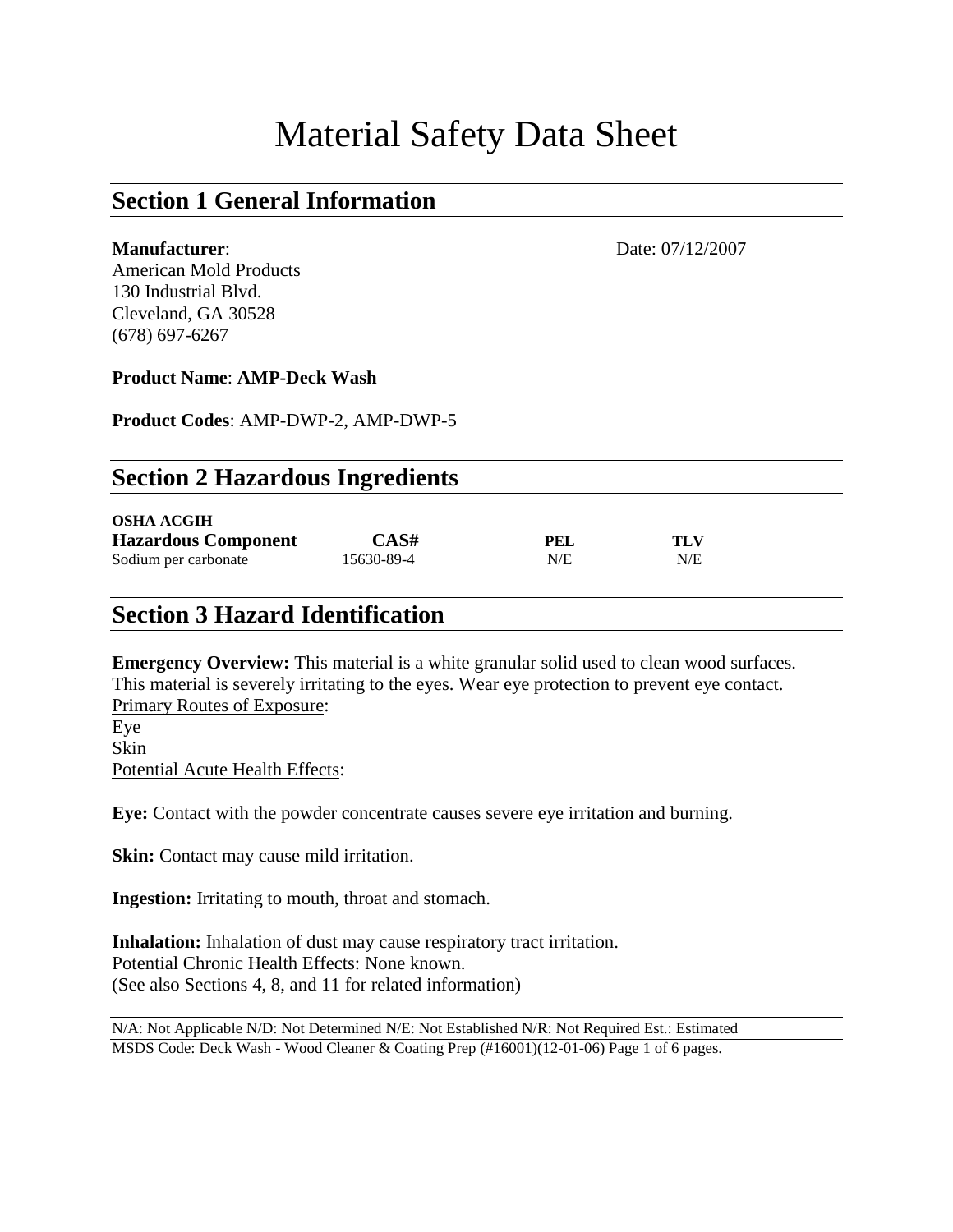#### **Section 4 First Aid Measures**

**Eye contact:** Immediately flush eyes with plenty of water for 15 minutes. Get medical attention.

**Skin contact:** Wipe material from skin. Wash thoroughly with soap and water. If irritation persists, get medical attention.

**Ingestion:** If swallowed, DO NOT induce vomiting. Give victim a glass of milk or water. Wipe material from mouth and lips. Get medical attention. NEVER GIVE ANYTHING BY MOUTH TO AN UNCONSCIOUS PERSON.

**Inhalation:** Remove to fresh air. If not breathing, give artificial respiration. If breathing is difficult, give oxygen. Get medical attention.

**Note to Physician:** There is no specific antidote for effects from overexposure to this material. Treatment should be directed at the control of symptoms and the clinical condition.

### **Section 5 Fire Fighting Measures**

**Flash Point (method):** None. This material is not flammable under conditions of use, however, the material may assist combustion and may cause other materials to burn.

**Extinguishing Media:** This material is not combustible. Use extinguishing media applicable to the materials in the surrounding area.

**Special Firefighting Precautions**: As in any fire, wear full protective equipment, including NIOSH approved self-contained breathing apparatus. Prevent runoff from contaminating adjacent area or lakes, streams, and other bodies of water.

**Fire and Explosion Hazards:** Containers exposed to fire should be cooled with water to prevent oxygen from being evolved. Oxygen evolved from heat decomposition can accelerate the burning of other combustible materials. If dampened material is in contact with organic materials (e.g., wood, cloth, paper, etc.) spontaneous combustion of these materials may occur.

(See also Section 10 for related information)

#### **Section 6 Accidental Release Measures**

**Spill Clean Up Methods**: Wear appropriate protective clothing and equipment. Avoid creating dust. Sweep up spilled material and transfer to properly labeled containers for recovery or disposal. Keep spilled material out of sewers and waterways. (See also Section 8 for information on Exposure Controls and Personal Protective Equipment)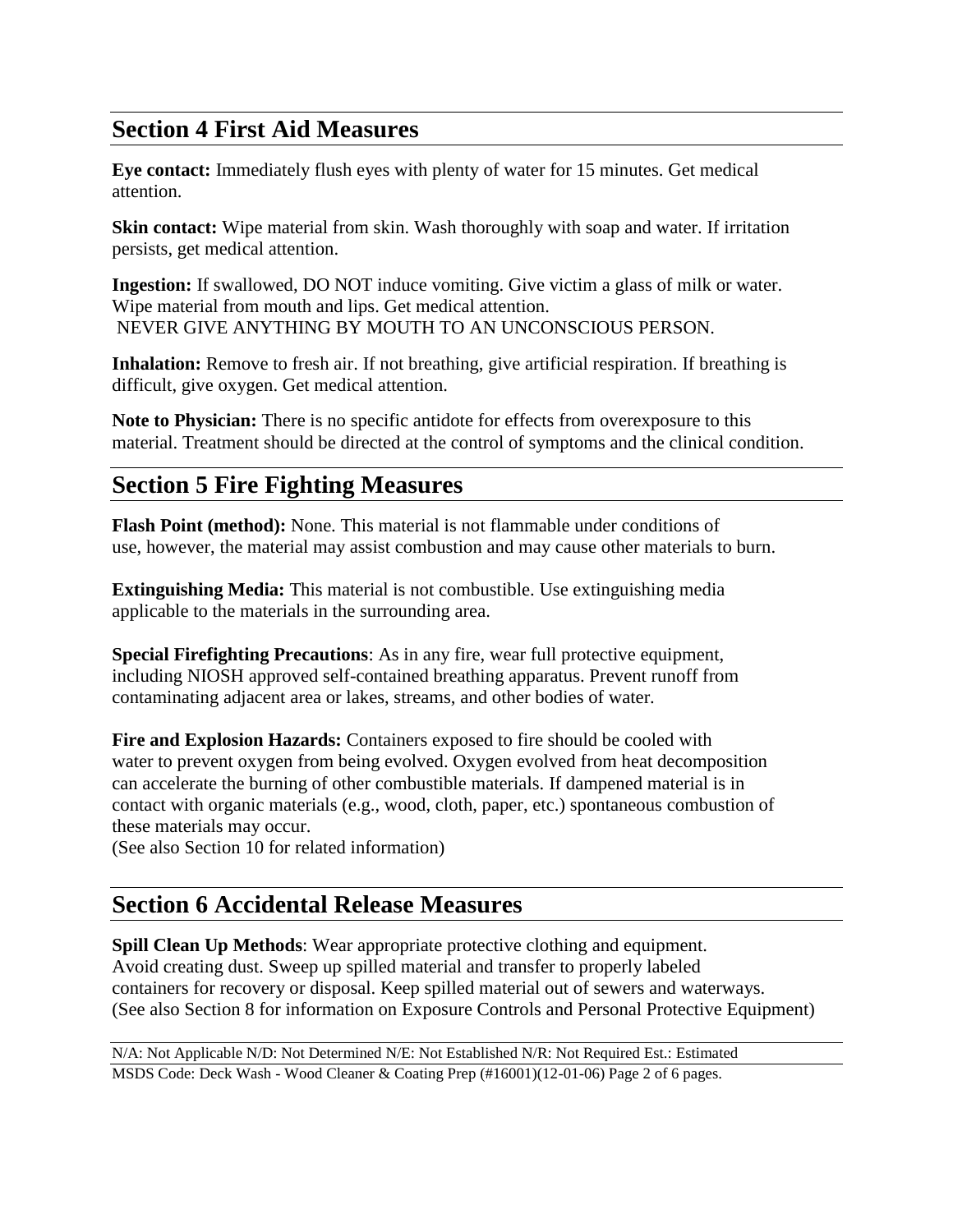## **Section 7 Handling and Storage**

**Handling**: Avoid contact with eyes, skin and clothing. Avoid breathing dust. Observe good personal hygiene practices and recommended procedures. Wash thoroughly after handling. Remove contaminated clothing. And launder before reusing. Follow label instructions.

**Storage**: Do not store near flammable materials. Keep container closed when not in use. Store in a cool, dry, ventilated area. Protect from physical damage. Maintain good housekeeping.

#### **Section 8 Exposure Controls / Personal Protection**

**Engineering Controls**: Provide sufficient mechanical ventilation (local exhaust or general room dilution) to maintain exposure levels below occupational exposure levels. Indoor work areas should be isolated and provided with sufficient local exhaust ventilation.

#### **Personal Protective Equipment (PPE):**

**Eye Protection**: Use chemical splash goggles, safety glasses with side shields, or full-face shield to prevent eye contact.

**Skin Protection**: Wear impervious, chemical resistant gloves (PVC coated rubber).

**Respiratory Protection**: None normally required under anticipated use conditions. A NIOSH approved air-purifying respirator should be used be in circumstances where airborne concentrations are expected to exceed exposure limits. Follow respirator manufacturers instructions and recommendations for proper use and selection of appropriate filter cartridges.

**Other Protective Equipment**: Long sleeved shirts, long pants are recommended to prevent skin contact.

**General Hygiene Practices**: Remove contaminated clothing and wash before reusing. Do not eat, drink, or smoke while handling to avoid accidental ingestion of this material.

#### **Section 9 Physical Data**

**Odor:** Odorless **Appearance:** White powder **Viscosity:** N/D **Physical State:** Solid **pH:** 10.5 in 1% solution **Odor Threshold:** N/D **Boiling Point:** N/D **Vapor Density:** N/D **Vapor Pressure:** N/D **Wt. per Gallon (lbs.):** 10.01 lbs/gal **Solubility in Water:** 140 gm. @ 24C

N/A: Not Applicable N/D: Not Determined N/E: Not Established N/R: Not Required Est.: Estimated MSDS Code: Deck Wash - Wood Cleaner & Coating Prep (#16001)(12-01-06) Page 3 of 6 pages.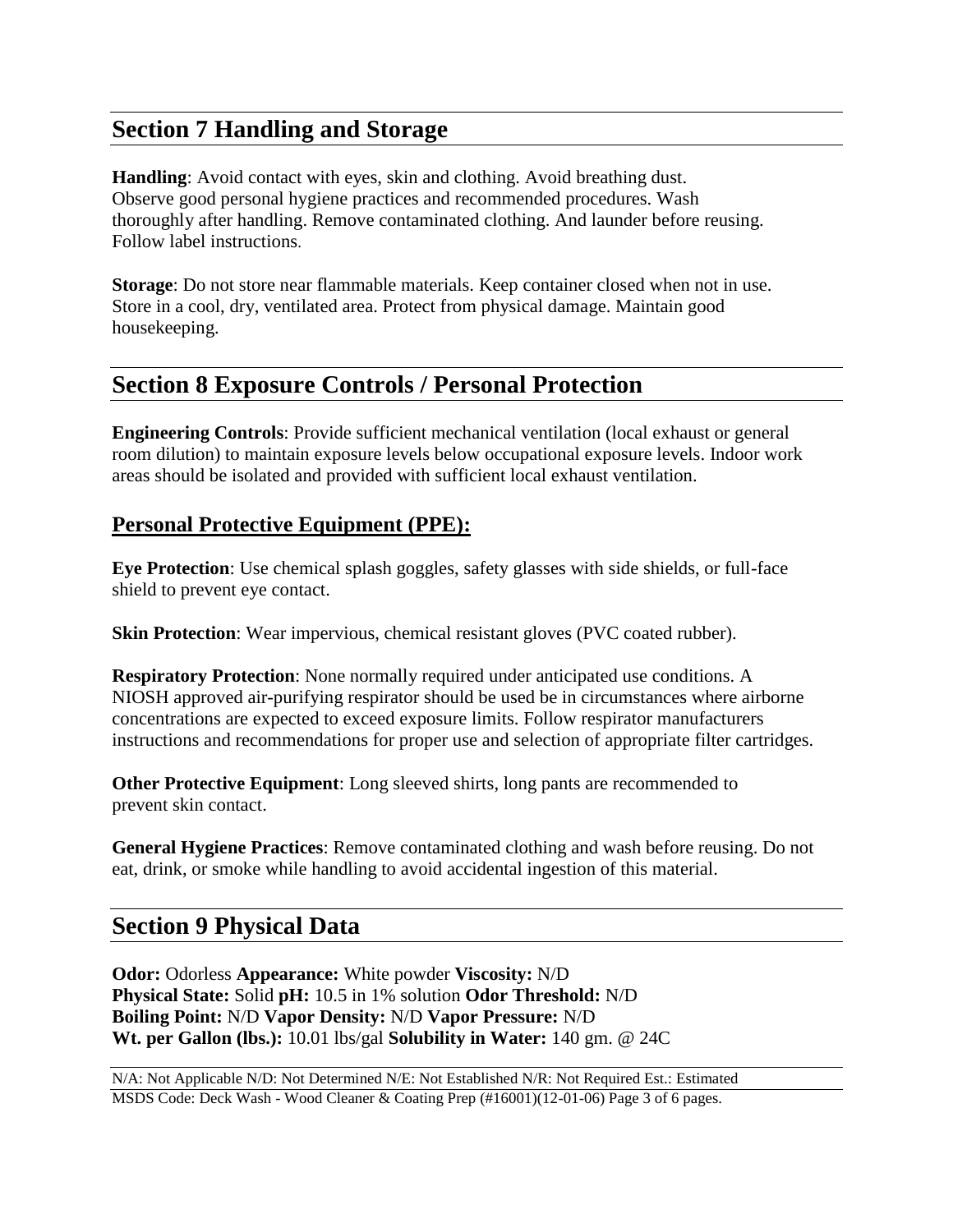## **Section 10 Stability and Reactivity**

**Stability:** Stable.

**Hazardous Polymerization:** None

**Hazardous Decomposition Products:** Oxygen.

**Conditions to Avoid:** Weak oxidizer. Do not store near flammable materials. Thermal decomposition releases oxygen and heat.

**Incompatibility:** Avoid contact with incompatible materials such as heavy metals, reducing agents, acids, bases, combustibles (wood, papers, cloths etc.). Water or direct sources of heat can decompose material. Decomposition is accompanied by the evolution of oxygen and heat, which can support combustion and cause an increase in pressure. Decomposition in the presence of organic material can be rapid and highly exothermic which may ignite other combustible materials.

### **Section 11 Toxicological Information**

**Carcinocenicity**: This material is not considered a carcinogen by IARC or NTP and is not regulated as a carcinogen by OSHA. (See also Section 15 for related information)

## **Section 12 Ecological Information**

**Chemical Fate and Effects:** Product has not been tested for ecotoxicity.

### **Section 13 Disposal Considerations**

**Recommended Waste Disposal Method**: This material is not considered hazardous waste under Federal Hazardous Waste Regulations (40CFR 261). However, state and local requirements for waste disposal may be more restrictive or otherwise differ from federal regulations. Chemical additions, processing or otherwise altering this material may render the waste management information presented in this MSDS incomplete, inaccurate or otherwise inappropriate. Consult all applicable federal, state, and local regulations regarding the proper disposal of this material.

## **Section 14 Transportation Information**

**Regulated by the US DOT**: No. This product is considered Non Hazardous by DOT.

**Freight Classification**: Cleaning Compound, N.O.I., Sodium Percarbonate

```
N/A: Not Applicable N/D: Not Determined N/E: Not Established N/R: Not Required Est.: Estimated
MSDS Code: Deck Wash - Wood Cleaner & Coating Prep (#16001)(12-01-06) Page 4 of 6 pages.
```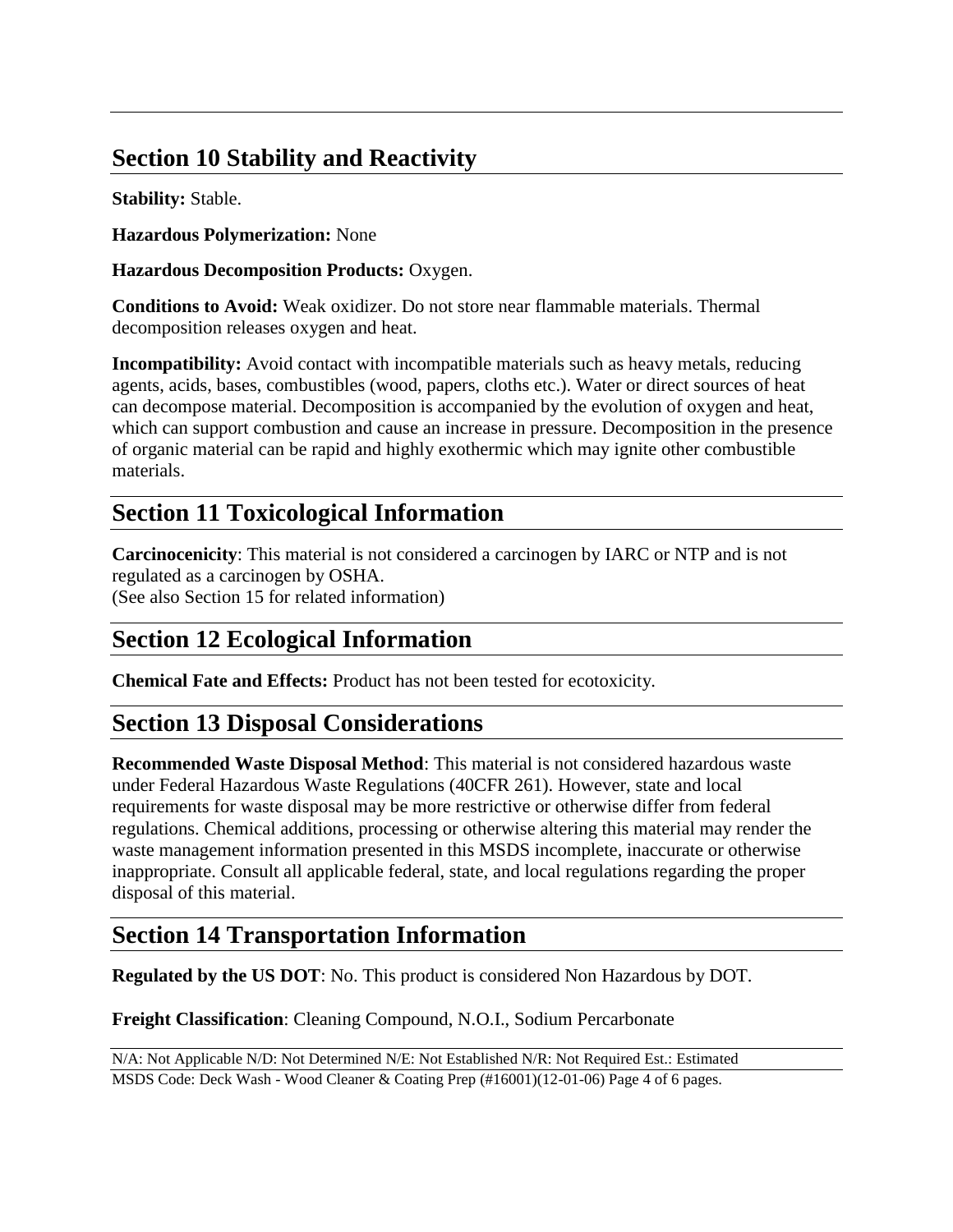#### **Section 15 Regulatory Information**

#### CERCLA:

The Comprehensive Environmental Response Compensation and Liability Act of 1980 (CERCLA) requires notification to the National Response Center for releases of quantities of Hazardous Substances equal to or greater than the reportable quantities (RQs) in 40 CFR 302.4 (for CERCLA 102).

Components present in this product at a level which could require reporting under the statute are:

| <b>Chemical Name</b> | CAS# | Maximum Concentration (Wt. %) |
|----------------------|------|-------------------------------|
| None                 | N/A  | N/A                           |

SARA Title III, section 311/312:

The Superfund Amendments and Reauthorization Act of 1986 (SARA) Title III requires emergency planning based on Threshold Planning Quantities (TPQs) and release reporting based on Reportable Quantities (RQs) in 40 CFR 355 (used for SARA 302, 304, 311 and 312).

Components present in this product at a level which could require reporting under the statute are:

| <b>Chemical Name</b> | CAS# | Maximum Concentration (Wt. %) |
|----------------------|------|-------------------------------|
| None                 | N/A  | N/A                           |

SARA Title III, section 313:

The Superfund Amendments and Reauthorization Act of 1986 (SARA) Title III requires submission of annual reports of release of toxic chemicals that appear in 40 CFR 372 (for SARA 313).

Components present in this product at a level which could require reporting under the statute are:

| <b>Chemical Name</b> | CAS# | Maximum Concentration (Wt. %) |
|----------------------|------|-------------------------------|
| None                 | N/A  | N/A                           |

#### **TSCA**:

The components of this mixture are listed in the Toxic Substance Control Act Inventory of Chemical Substances.

This product does not contain any chemicals that require export notification under Section 12(b) of the TSCA regulation.

N/A: Not Applicable N/D: Not Determined N/E: Not Established N/R: Not Required Est.: Estimated

MSDS Code: Deck Wash - Wood Cleaner & Coating Prep (#16001)(12-01-06) Page 5 of 6 pages.